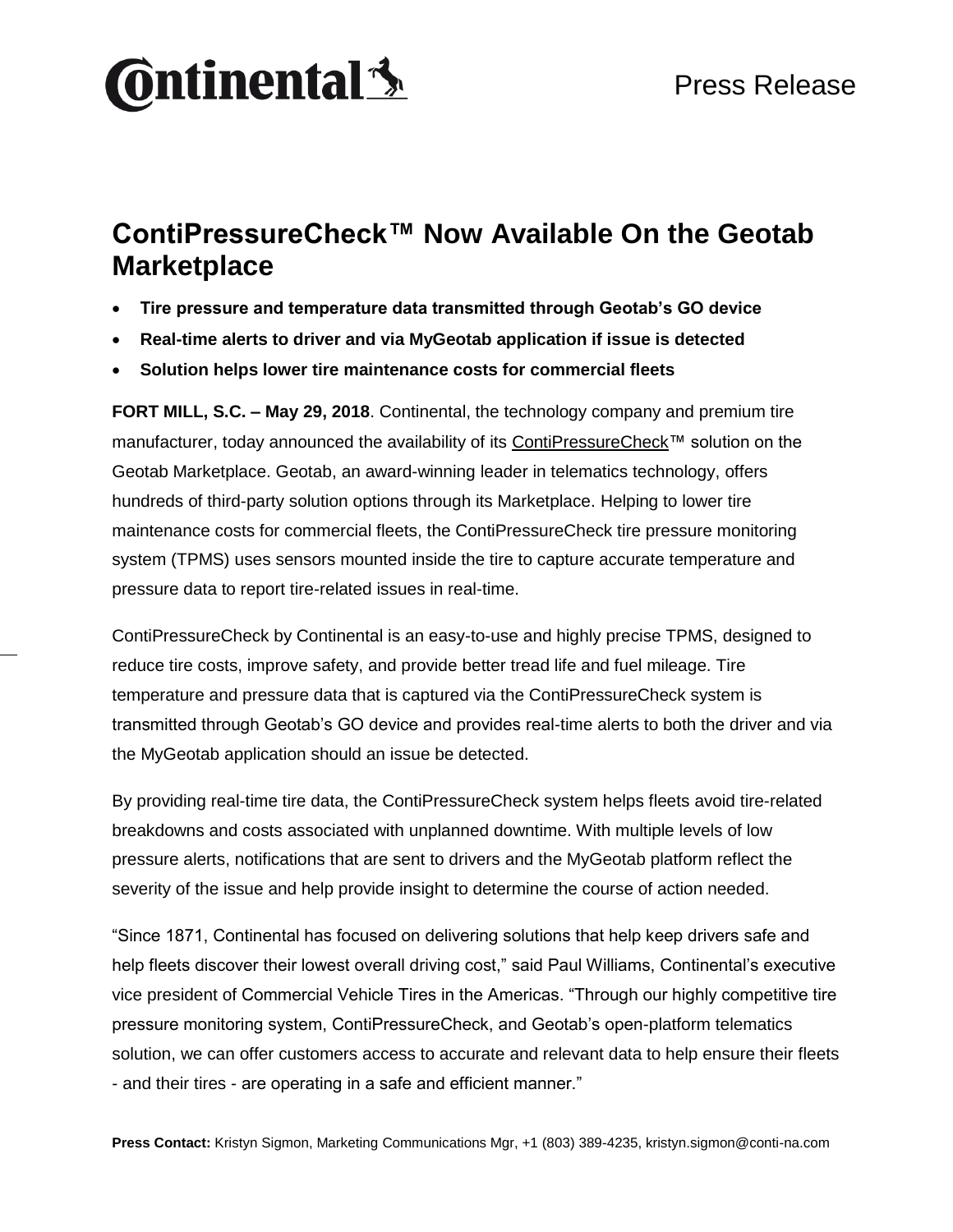# **Ontinental** \$

"The addition of a highly trusted brand like Continental to the Geotab Marketplace helps provide fleet owners with the tools necessary to ensure their vehicles are staying on the road and their drivers are safe," said Joey Marlow, Executive Vice President of U.S. Operations at Geotab. "We are excited to be able to offer ContiPressureCheck on the Geotab Marketplace as we continue to provide our customers with cutting edge solutions that they can utilize to better manage their fleets."

One of the largest automotive suppliers and tire manufacturers in the world, Continental develops pioneering technologies to help make fleets safer, more efficient and more connected. With innovative tire technology and digital fleet solutions, Continental helps to optimize tire life cycle management.

ContiPressureCheck is available on the [Geotab Marketplace.](https://marketplace.geotab.com/solutions/continental-tire-contipressurecheck)

### **About Geotab**

Geotab is advancing security, connecting commercial vehicles to the internet and providing web-based analytics to help customers better manage their fleets. Geotab's open platform and Marketplace, offering hundreds of third-party solution options, allows both small and large businesses to automate operations by integrating vehicle data with their other data assets. As an IoT hub, the in-vehicle device provides additional functionality through IOX Add-Ons. Processing billions of data points a day, Geotab leverages data analytics and machine learning to help customers improve productivity, optimize fleets through the reduction of fuel consumption, enhance driver safety, and achieve strong compliance to regulatory changes. Geotab's products are represented and sold worldwide through Authorized Geotab Resellers. To learn more, please visit [www.geotab.com](http://www.geotab.com/) and follow us [@GEOTAB](https://twitter.com/GEOTAB) and on [LinkedIn.](https://www.linkedin.com/company/geotab/)

# # #